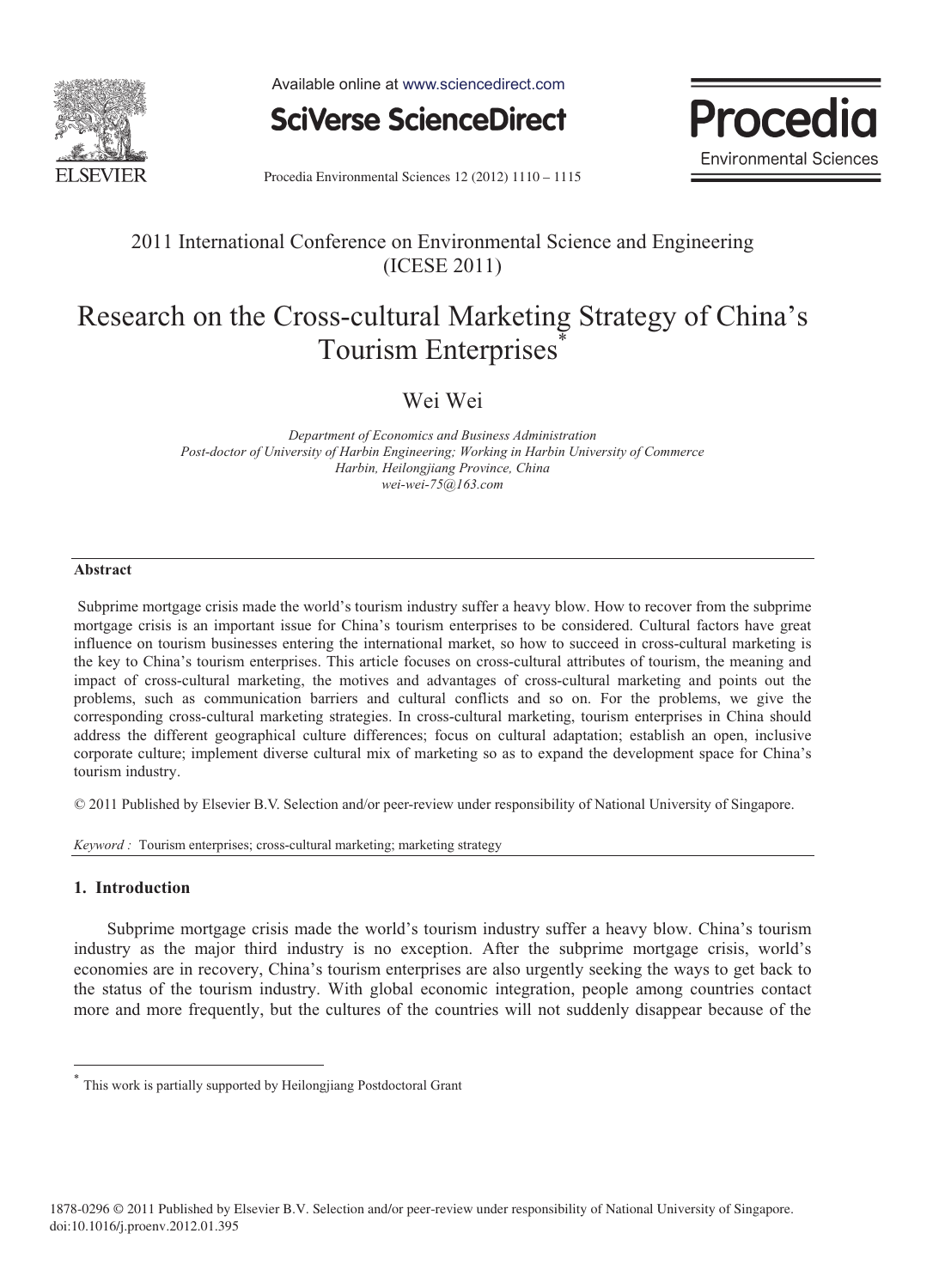frequent contact. So cross-cultural marketing strategies are the key to China's tourism enterprises succeed in the international competition.

## **2. Tourism'S Cultural Attributes**

As a cultural phenomenon, tourism and culture are closely linked. Culture brings people bound together and make this group has a unique identifying characteristics. In the community's communication and interaction, members of the society in different countries will have different cultural trends and expectations, values, social norms and ways of life, the cultural differences make people owning different cultural backgrounds hard to mutual understand and recognize. The different regional cultures decide the tourism activities must be cross-cultural tourism activities. In the tourism environment, cultural differences of members coming from different social will undoubtedly have a direct impact on their social interactions. Therefore, fully understanding the tourism cross-cultural properties are the inevitable requirement of the rapid development of tourism.

### *2.1 The Tourists' Cross-cultural Background*

That the tourists pursue new culture is the important reason that tourism industry has a "crosscultural" property. After a high degree of material civilization, mankind is in the pursuit of spiritual satisfaction. Going out of the border to experience the atmosphere of other cultures becomes an inevitable trend, so international tourism has cross-cultural nature is beyond doubt. Cultural difference between international tourists and destination is an important factor to attract tourists and it is also one of the most important aspects to successfully develop international tourism.

### *2.2 The Cross-cultural Property of Tourism Management and Marketing*

Both inbound and outbound tourism are all crossed the borders to experience exotic culture. The publicity, promotion and product marketing in this process all have international properties. They need to coordinate with the inside and outside travel agencies. A successful international tourism is a positive and effective cross-cultural social interaction among the tourists and the host country and it needs to rely on deep understanding of the cultural background of our visitors who are the marketing objects.

### *2.3 Requirements of Employees' Cross-cultural Awareness and Communication Capabilities*

Currently, China's tourism industry is booming, it goes the pace to align with international tourism industry. There is an urgent need for China's tourism professionals developing cross cultural awareness to meet the requirements of the tourism industry's cross-cultural development. International tourism is an important window for the Sino-Foreign Communication. For international tourists, tour guides and translators play the most important roles in the tourism cross-cultural communication, they have the most opportunities to communicate with visitors and influence the whole process of cross-cultural tourism, which makes international tourism practitioners face the challenge. The challenge for international tourism practitioners is how to understand and appreciate cultural differences and how to translate this kind of understanding into effective communication and interaction. At the same time, in the process of the international tourism development, senior management of having cross-cultural awareness and technical personnel are also needed. They should do the researches on the development laws of international tourism market in order to provide the right decisions for the cross-country development of the tourism enterprises. Therefore, training cross-cultural awareness and communication skills of the